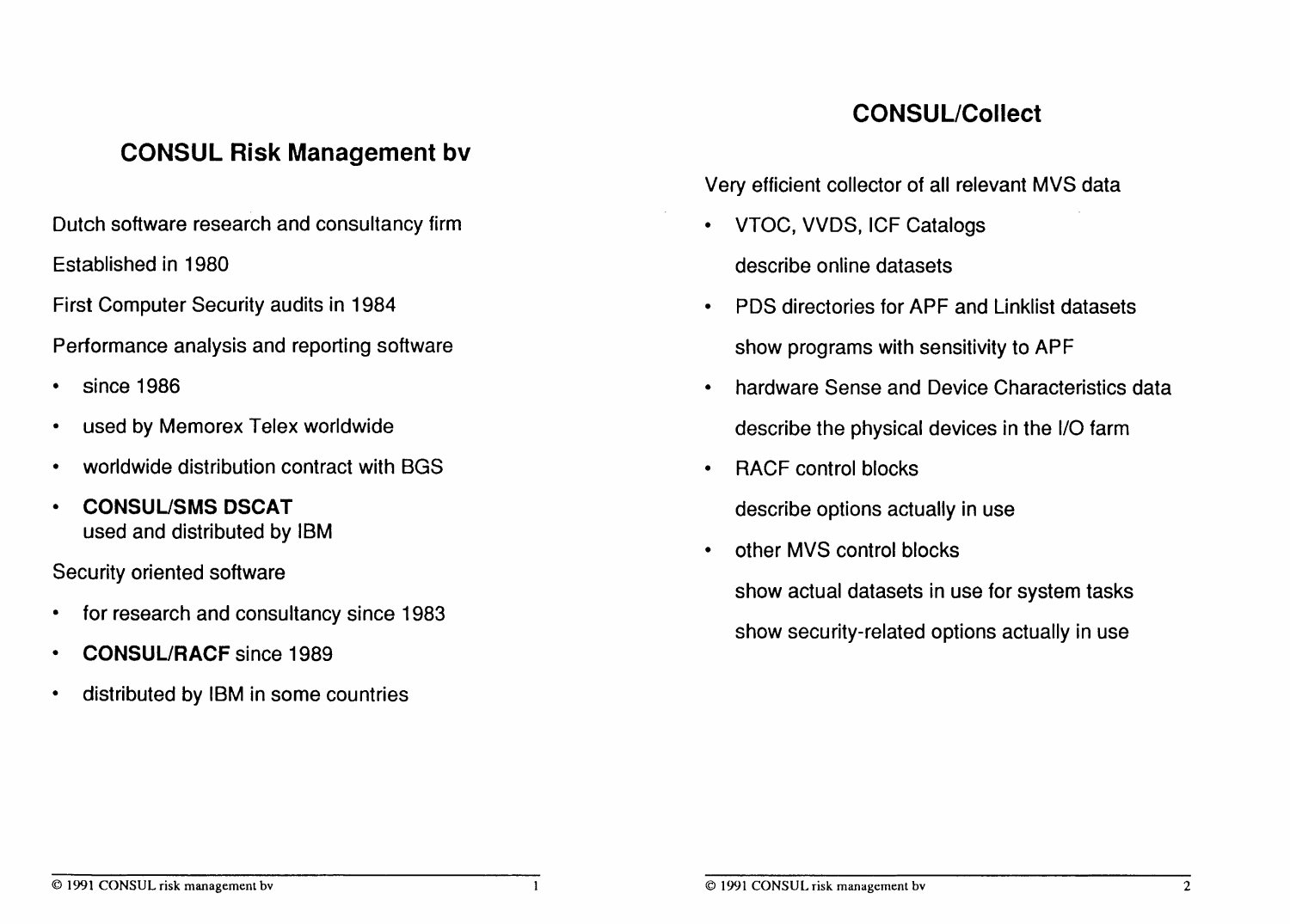| number of disks                     | 50  | 122     | -360     |
|-------------------------------------|-----|---------|----------|
| CPU seconds<br>wallclock seconds 27 | 5.7 | Q<br>45 | 11<br>65 |
| MB of data                          | 5   | 15      | 20       |

access to VVDS

access to ICF Catalogs without an ALTER permit

access to APF and Linklist datasets without READ permit

• Use of APF options secured with a FACILITY profile

auditability

# CONSUL/Collect CONSUURACF incentives

- Speed Speed Speed Speed Speed Speed Speed Speed Speed Speed  **Speed Speed Speed Speed Speed Speed Speed Speed Speed Speed Speed Speed Speed Speed Speed Speed Speed Spe** 
	- **number of disks 50 122 360 Reports for group-administrator** 
		- Removing user references
		- Show fields not reported by RACF commands
- Ad-hoc programs needed maintenance for 1.8 Needs APF
	- More than 100.000 profiles
	- Can do 100 times faster than ICHUT100
	- PADS maintenance required tools
	- Conversion to generics

#### © 1991 CONSUL risk management bv 3 © 1991 CONSUL risk management bv 4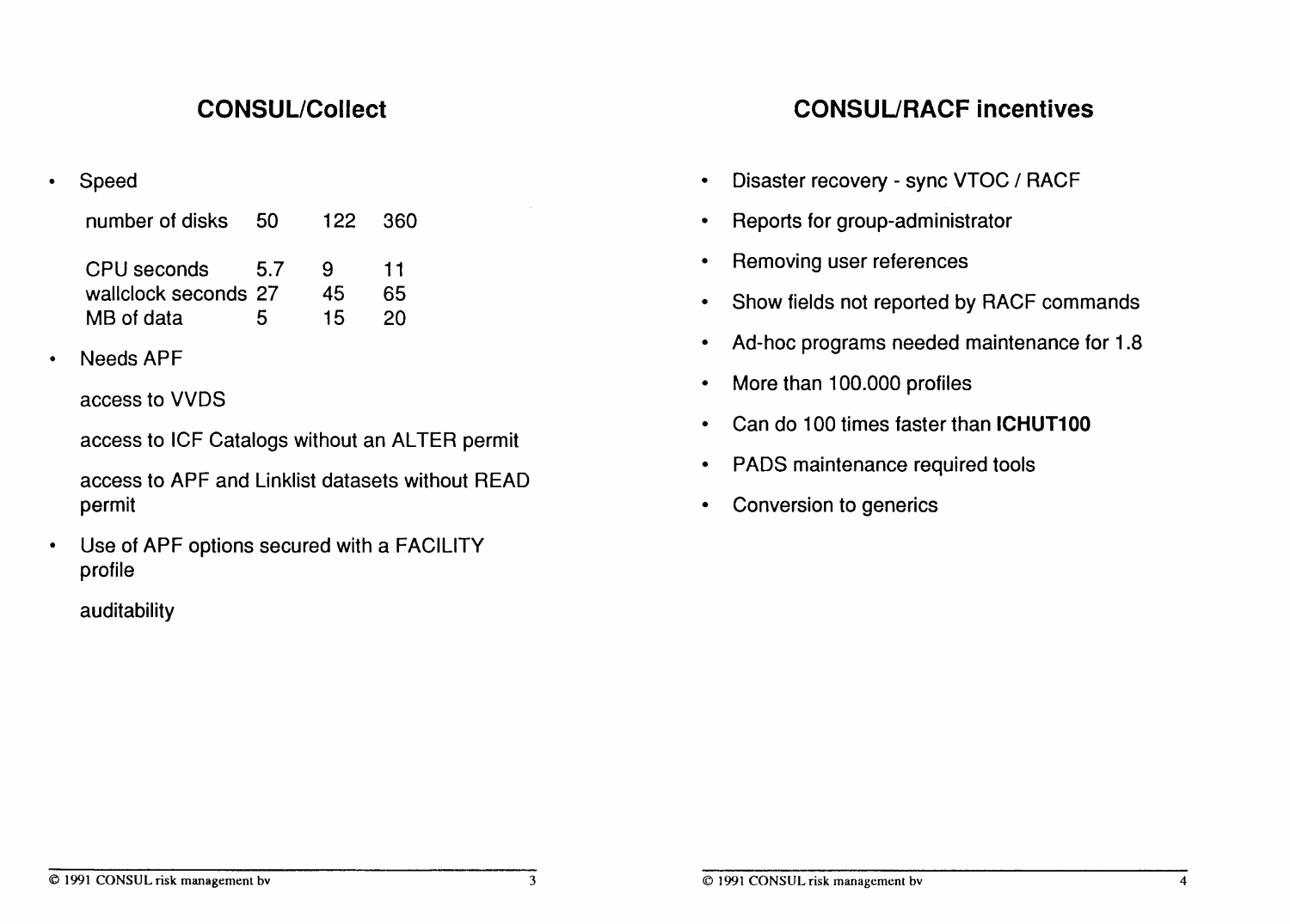- 
- Automated security leak detection Security administrator
- **Resource protection coverage example 3 and 2 and 3 and 3 and 3 and 3 and 3 and 3 and 3 and 3 and 3 and 3 and 3 and 3 and 3 and 3 and 3 and 3 and 3 and 3 and 3 and 3 and 3 and 3 and 3 and 3 and 3 and 3 and 3 and 3 and 3 an**
- System library protection  **Security officer** Security officer
- AC1 module protection **•** Systems programmer
- 
- 
- Warning if close to RACF restrictions **• Reports for group-administrators**
- RACF 1.9: more than 30 new classes Regular detection of security holes

## Later incentives **Target user group**

• Audit tool **Ad-hoc tool for Ad-hoc tool for Ad-hoc tool for** 

- 
- 
- 
- 

• Worm hole detection **In addition**, automated procedures for

- Identifying obsolete generics **•** Moving / removing users and groups
	-
	-
	- Creating input for arbitrary postprocessing

 $\ddot{\phantom{1}}$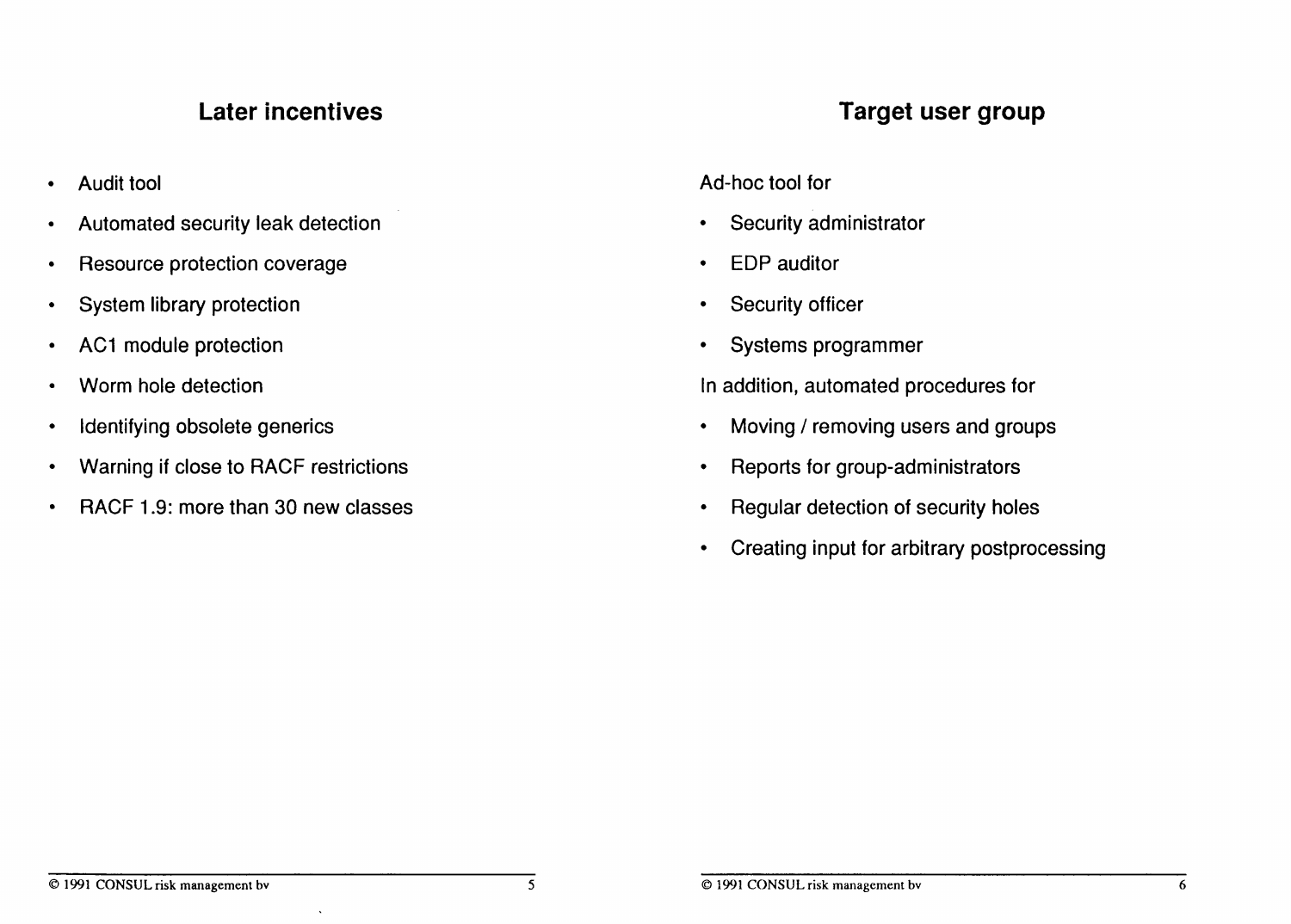# **Operation**

- Fast, parallel read of all databases (supports RDS and non-RDS)
- Needs READ permit on databases (or backups)
- Uses templates for access to profiles fields
- Does not modify database directly
- Generates RACF commands in a file
- Can generate all your own reports / extracts in one pass
- Can match profiles with resources
- Resource data collected by CONSUL/Collect (included in the product)
- Very fast incore operation

2-30 Mb region 5-60 seconds CPU 10-120 seconds elapsed

- Low I/O load on RACF database
- ISPF display of RACF tables

## ISPF incore table display

- Database Name Table
- Range Table
- Class Descriptor Table
- All currently active class options
- Router table
- Authorized Caller Table
- Started Procedure Table
- Tutorial panels

#### © 1991 CONSUL risk management bv 7 consul L risk management bv 8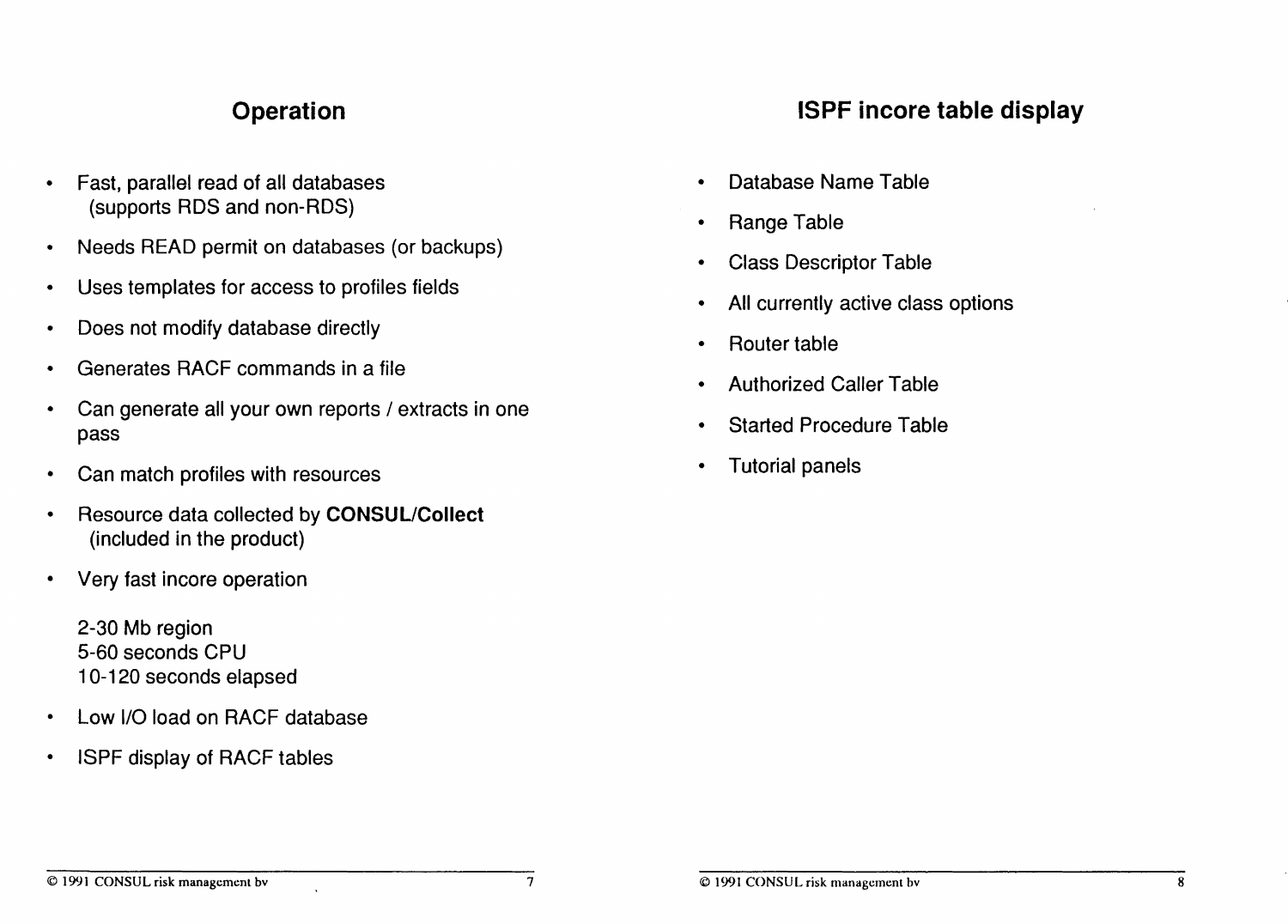### Batch Interface

- Steps to run CONSUL/RACF:
	- 1 Get VTOC/VVDS/Catalog data: Consul/Collect
	- 2 Unload RACF database to flat file (optional)
	-
- Easy JCL to run on the live database:

```
//LIST EXEC PGM=CNRACF
//SYSPRINT DD SVSOUT=*
//SYSIN DD * select class=user, revoke
  list key, pgmrname, ljdate, passdate
```
- Standard cataloged procedures for most functions
- No ISPF based JCL generator (yet)

# Main Batch Commands

• UNLOAD

Snapshot of database to be used subsequently

• SELECT / EXCLUDE

3 Create reports **Select or restrict to subset of profiles** Select or restrict to subset of profiles

• LIST / SORTLIST

Make your own report of profiles field contents

• VERIFY

Consistency checks, internally and with resources

• REPORT

Special-purpose reports

• (RElMOVE

Generate RACF commands to remove user references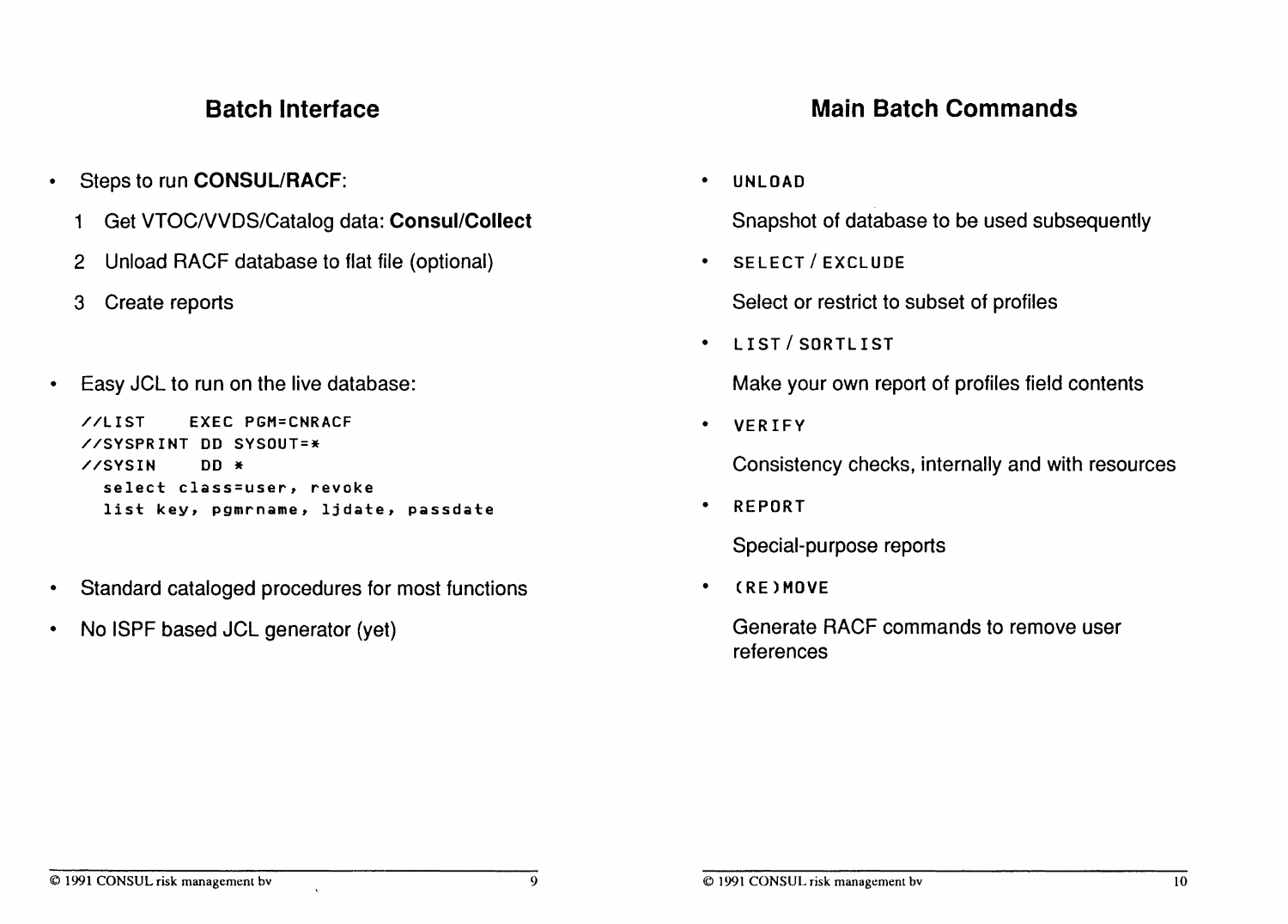## Daily Administration

• Remove users and groups e.g. REMOVE USER=id e.g. REMOVE GRoup=id

permits (3 kinds)

owner fields

connects

notify fields

user-specific profiles (13 classes)

- Transfer notify (user on holiday) e.g. MOVE NOTIFY=id, NEWNOTIFY=id
- Move user to different department e.g. MOVE USER=id, TOGROUP=new
- Remove from some groups only e.g. MOVE USER= $id$ , FROMGROUP=( $g1$ ,  $g2$ )
- Remove redundant profiles

### Dataset profile reports

- Reports meant for central and group administrators
- List access to dataset profiles outside group e.g. REPORT OUTOFGROUP
- Same if segregating user and dataset groups **e.g. REPORT NONDEFAULT**
- Find differences with less-specific generic e.g. REPORT NONREDUNDANT
- List all profiles e.g. REPORT REDUNDANT
- Scope can be limited with SELECT / EXCLUDE e.g. SELECT QUAL=SYSI

#### $\degree$  1991 CONSUL risk management bv 12<br> $\degree$  1991 CONSUL risk management bv 12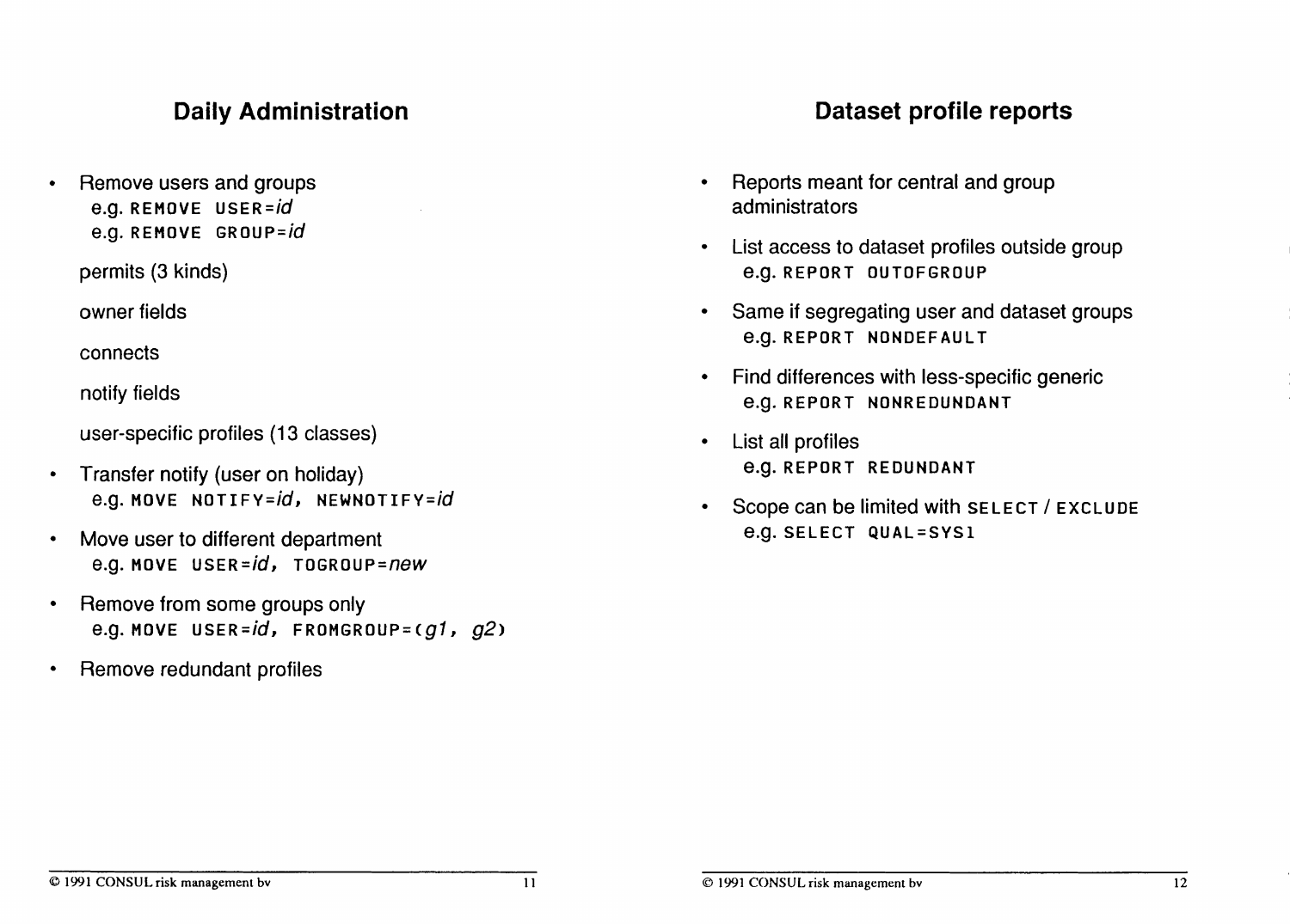## Accuracy of access control **Accuracy** Verifying Accuracy

- Access control system uses a database Referential integrity profile -> resource - profiles separate from object definitions e.g. VER IFY NOTEMPTV
- - between resources and profiles
	-
	- access lists to subjects e.g. VERIFY PROTECTALL e.g. new user with reused userid
- Access exposure through aliasing e.g. versus and e.g. versus connect
	- e.g. by different access paths
- e.g. beware of terminal servers and gateways
- Tools exist to identify exposures
	- CONSUL/RACF for RACF
	- Security Toolkit for VMS

- No referential integrity<br>
No referential integrity<br>
e.g. versus e.g. versus produced by the set of the set of the set of the set of the set of the set of the set of the set of the set of the set of the set of the set of th
- between profiles Referential integrity resource -> profile
- sign from decrement reduced doctors of the state of the state of the Referential integrity profile -> profile still has access e.g. VERIFY PADS
- access by two profiles<br>
e.g. by incorrect catalog/directories The Referential integrity access lists -> subject<br>
e.g. VERIFY PERMIT
- Relation terminal name physical location Commands are generated to remedy most Commands are generated to remedy most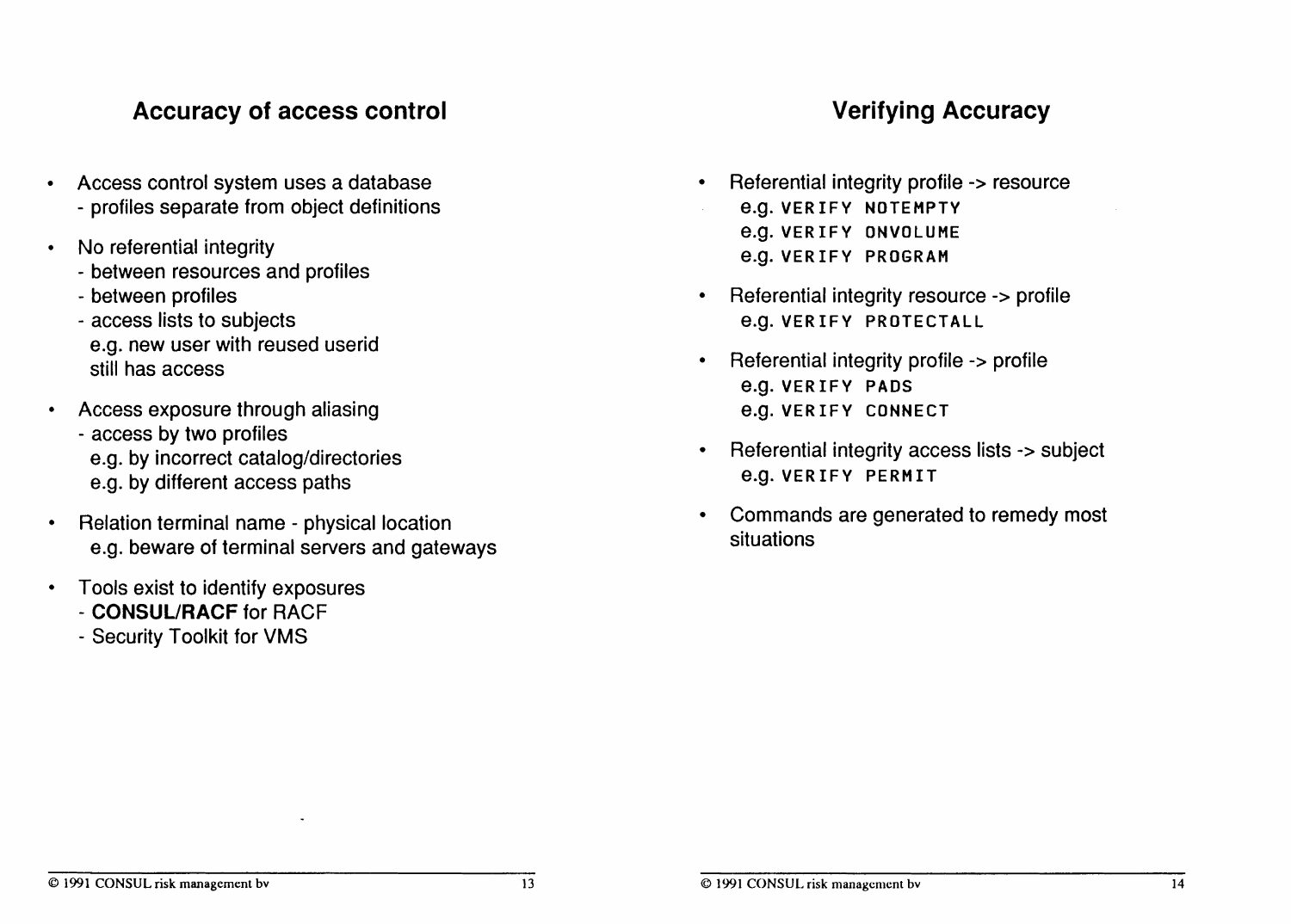## Audit Tool

- System dataset protection e.g. REPORT SENSITIVE
- Modules authorized to bypass RACF e.g. REPORT ACI
- Worm holes e.g. REPORT SCOPE=\*, ACCESS=UPDATE
- Group administrator scope e.g. REPORT SCOPE=id
- Database accuracy
- Report on profiles (CICS, IMS, FACILITY, ...)
- Ad-hoc extracts for postprocessing
- Non-APF operation possible (without APF no VSAM resource data available)

### PADS and program control

- List profiles with conditional access lists SELECT CLASS=DATASET, PADS
- List program profiles SELECT CLASS=PROGRAM
- Check program referential integrity VERIFY PADS
- Check program profile dataset existence VERIFY PROGRAM
- Check program protection AC1 modules REPORT ACI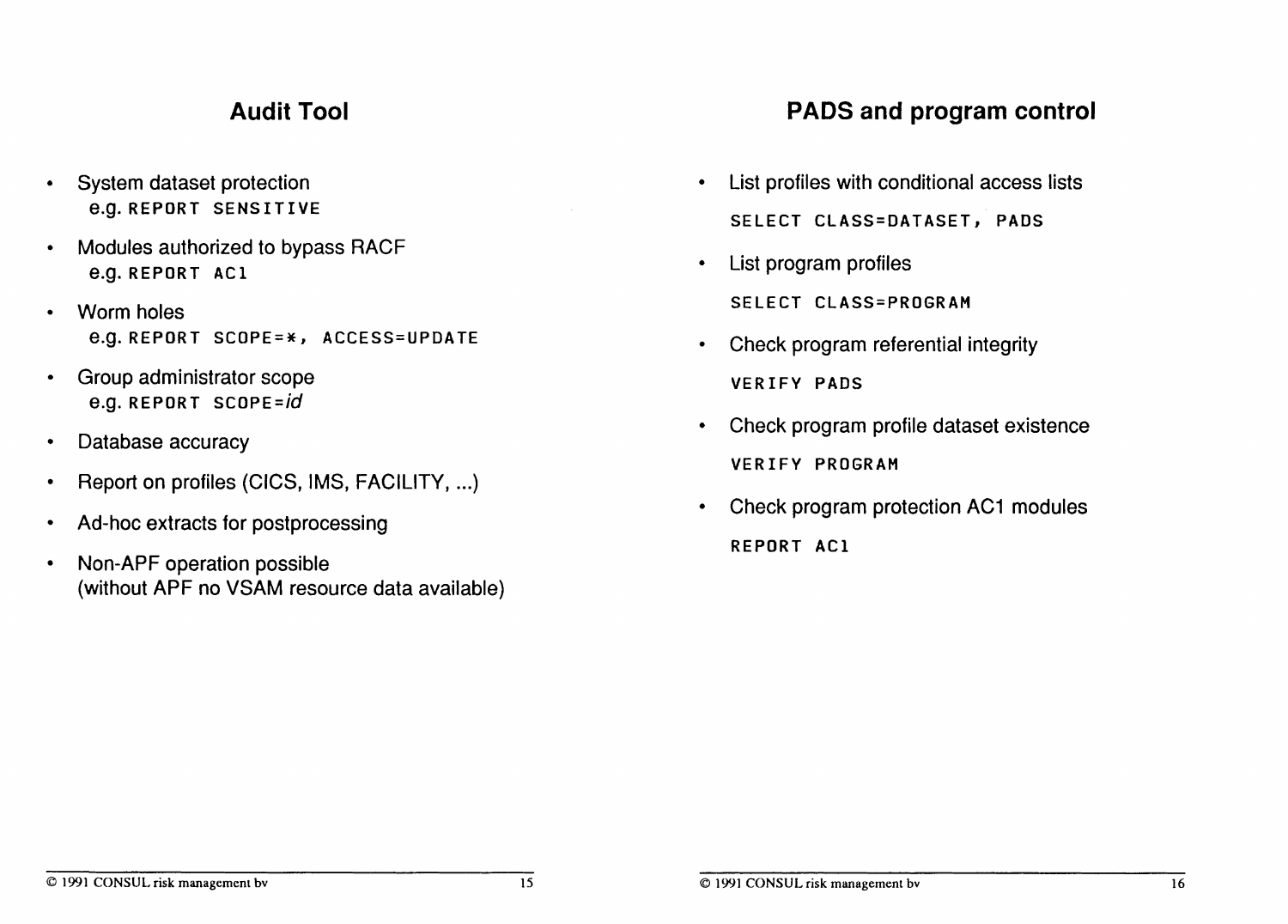## Systems Programming and Operations

• List any field from profile, select on any field:

SMS characteristics, e.g. RESOWNER, STORCLAS, MGMTCLAS

verify conformance with SMS installation guidelines

USER fields, i.e. USRNM, USRDATA, USRFLG report on products such as CMA-SPOOL

• Combine DATASET profiles and actual VTOC entries

report on protection of JES328X

#### **Summary**

- Fast extraction of data from RACF database
- Arbitrary reports based on template field names
- Commands for administrator and auditor
- Match with dataset resources, even VSAM
- Uses MVS security related data
- Functionality grows fast
- Customization possible for Dutch customers